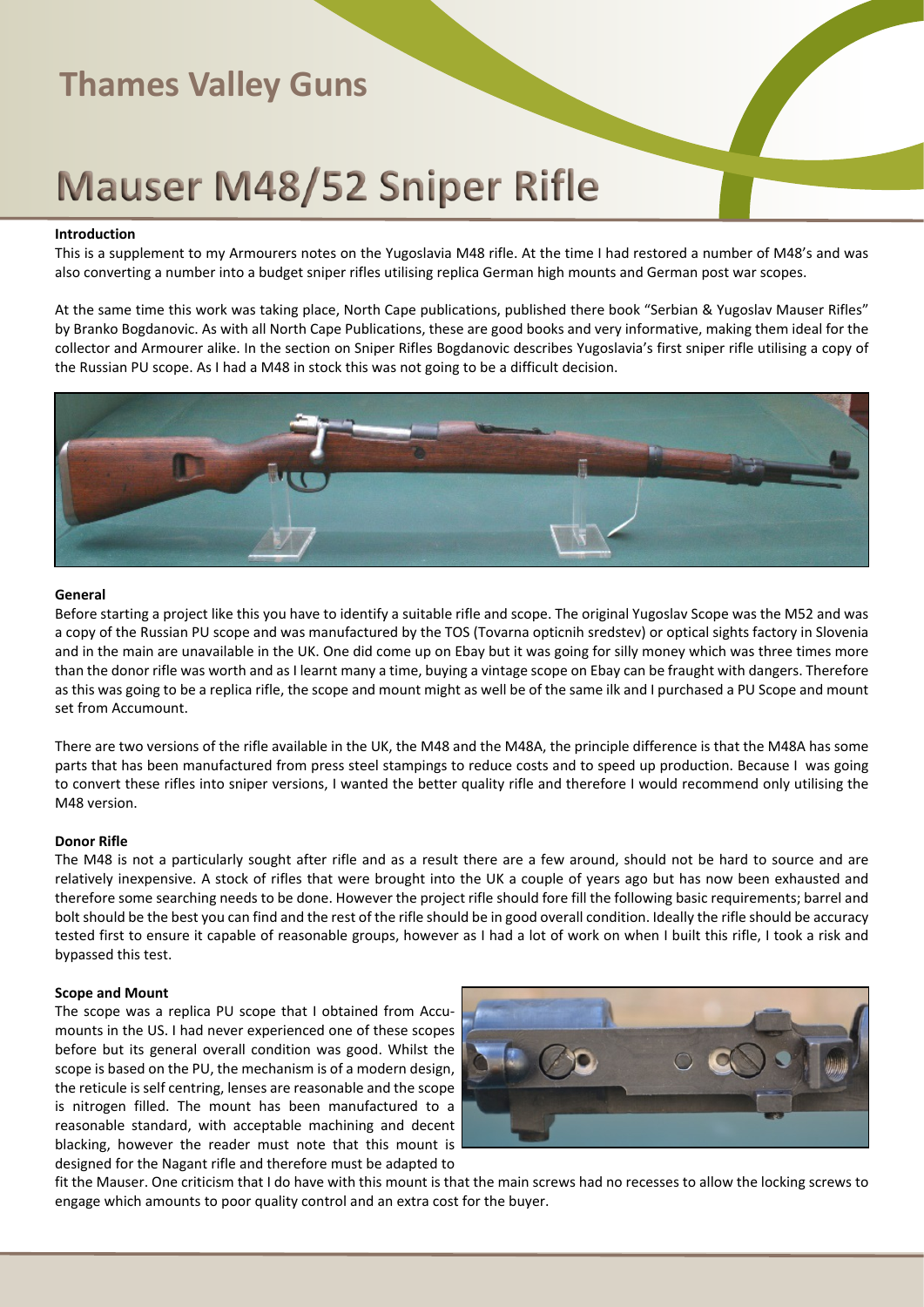# **Mauser M48/52 Sniper Rifle**

### **Preparation**

was fortunate that my rifle had a new barrel, the action was good and the wood was in a reasonable condition, however with the exception of the barrel the rifle had a heavy coating of preservation grease and required a complete stripe and degrease to remove the grease and to ascertain what was going on underneath and wether any repairs were required.

Fortuitously having completed that task, all was clear and it was evident this was a good rifle that required very little extra work other than the adaptations. As this was going to be a Sniper rifle, I intended to apply the same specification as the German K98 Mauser, the trigger required tuning, the action was going to be bedded, the woodwork required relieving and the mount had to be fitted.

#### **Receiver**

Whilst visually the Yugoslavian PU mount appears visually very similar it is considerably shorter to accommodate the Mauser receiver. Therefore to adapt the Nagant mount, you must consider a number of issues. The large ring of the M48 receiver means the scope does not sit centrally with the bore and cannot sit square on the receiver. The shorter receiver effects eye relief and the longer Nagant style mount covers the thumb recess in the receiver. Lastly to align horizontally with the bore, the mount gets perilously closed to the recoil block in the stock.

Therefore to overcome these issues the rear stud has to be relocated to the centre of the mount as shown in the top picture. A large shim is required to permit the mount to align with the bore and is locked in place by the relocated stud and the rear screw, see centre picture. The mount

is then relieved as shown in the 3<sup>rd</sup> and 4<sup>th</sup> picture to maximise the amount of wood securing the recoil bolt.

As I mentioned previously, Accumount's suppliers had failed to relieve the main screws, so these will require milling in-situ and finally everything has to been re-blued. When fitting the mount, I secured the studs utilising Loctite 270 as I have no plans to remove them. Screws were fitted normally and relied on the locking screws to main their integrity. You may need to take the mount off from time to time to facilitate cleaning, so I would advise against loctiting them in place.

For alignment purposes, the front of the mount aligns with the front of the receiver ring, this allows for the correct eye relieve and sufficient clearance for the bolt release catch.

### **Caution!!!!!**

One word of caution, the front stud should seat into the ring no more than 4mm and the excess stud shortened. Fitting the stud to its full depth in my opinion weakens the ring and the chamber with potentially catastrophic results. The rear stud does not have the same pressure issues, however when machining the receiver the cutter should not pass all the way through the receiver wall as the stud will have no support.







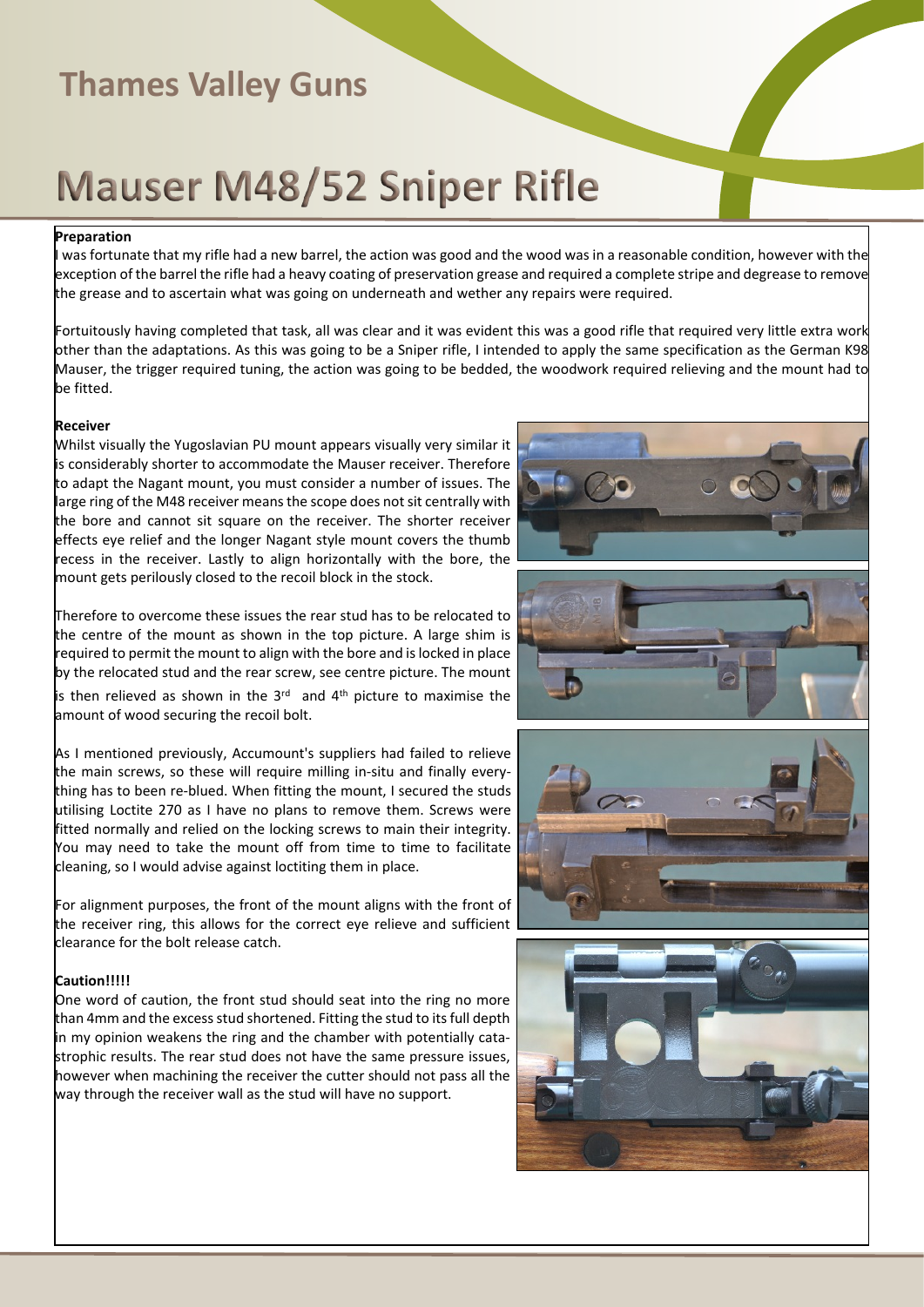# **Mauser M48/52 Sniper Rifle**

#### **Woodwork**

The M48 stock utilise's Elm or beech and can be naturally very oily which is murder on abrasives and certain wood finishes will not cure, therefore you must apply a grain sealer to achieve a decent finish. Having said that the stocks I have restored so far have



restored really well and this stock was no exception. As this is to be a Sniper rifle bedding is a must as the metal to wood fit is not the best on these rifles. The barrel channel must be relieved to ensure no metal to wood contact between the bedding and the front barrel band which is a specification required of the K98K.

As with all side mounts, wood has to be removed to accommodate the base and this should be done after the bedding, therefore guaranteeing a consistent fit.

As the reader may note in the 2<sup>nd</sup> picture, failure to remove metal from the underneath of the base results in more wood having to be removed from the stock, which in turn will result in a unsupported recoil bolt.

Wood should be removed from both the stock and the upper handguard and at no point should metal contact the wood. Failure to adhere to this guidance will result in a crack or fractured stock.

#### **Summary**

Its fair to say that at the time I first published these notes, that this is an unusual rifle in the UK and may be the only one and therefore I am extremely proud of this project.





The finished rifle went to together well and was right "first time". Fitting the scope is a little trickery as both rings have to expanded